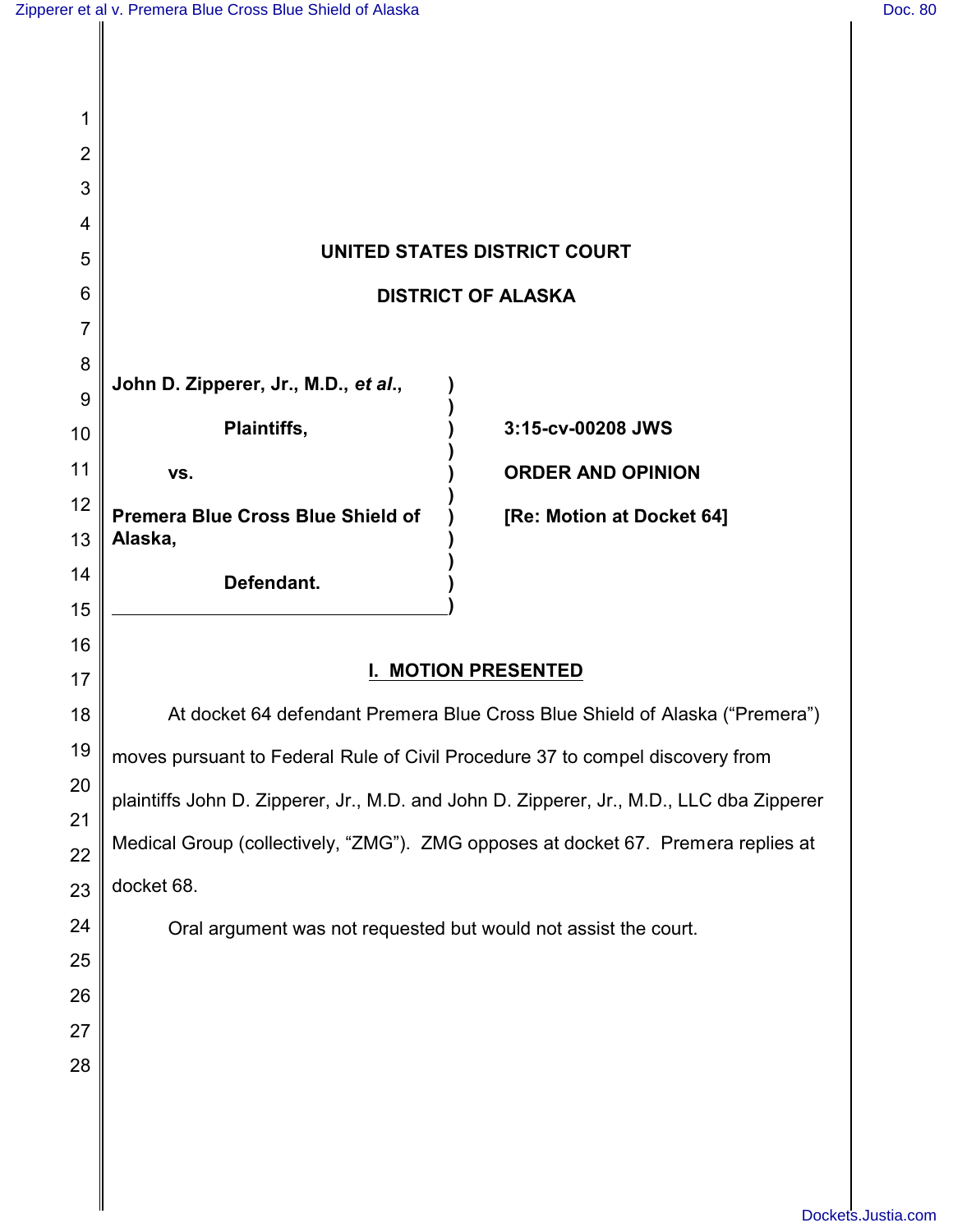| 1                   | <b>II. BACKGROUND</b>                                                                                                                                   |  |
|---------------------|---------------------------------------------------------------------------------------------------------------------------------------------------------|--|
| $\overline{2}$      | ZMG responded to several of Premera's interrogatories <sup>1</sup> and requests for                                                                     |  |
| 3<br>$\overline{4}$ | production ("RFPs") <sup>2</sup> with relevancy objections, not answers. Also, according to                                                             |  |
| 5                   | Premera, ZMG has refused to produce Dr. Zipperer for a deposition. <sup>3</sup> ZMG contends                                                            |  |
| 6                   | that this is inaccurate; it asserts that it only objects to the deposition occurring before                                                             |  |
| $\overline{7}$      | there is a ruling on ZMG's summary judgment motion. <sup>4</sup> The court has since denied                                                             |  |
| 8                   | ZMG's summary judgment motion.                                                                                                                          |  |
| 9                   | III. STANDARD OF REVIEW                                                                                                                                 |  |
| 10<br>11            | Rule $26(b)(1)$ provides that                                                                                                                           |  |
| 12                  |                                                                                                                                                         |  |
| 13                  | [p] arties may obtain discovery regarding any nonprivileged matter that is<br>relevant to any party's claim or defense and proportional to the needs of |  |
| 14                  | the case, considering the importance of the issues at stake in the action,<br>the amount in controversy, the parties' relative access to relevant       |  |
| 15                  | information, the parties' resources, the importance of the discovery in<br>resolving the issues, and whether the burden or expense of the proposed      |  |
| 16                  | discovery outweighs its likely benefit.                                                                                                                 |  |
| 17                  | "Information within this scope of discovery need not be admissible in evidence to be                                                                    |  |
| 18                  | discoverable."5                                                                                                                                         |  |
| 19                  | If a party fails to make disclosures or cooperate in discovery, the requesting                                                                          |  |
| 20<br>21            | party may move to compel. <sup>6</sup> "The party who resists discovery has the burden to show                                                          |  |
| 22                  |                                                                                                                                                         |  |
| 23                  | $1$ Doc. 61-1 at 2–23 (Interrogatories 2, 5, 6, 11, 13, 14, and 15).                                                                                    |  |
| 24                  | $^{2}$ ld. (RFPs 1, 4, 5, 13, 14, and 16).                                                                                                              |  |
| 25                  | $3$ Doc. 65-4 at 2.                                                                                                                                     |  |
| 26                  | $4$ Doc. 67 at 5.                                                                                                                                       |  |
| 27                  | <sup>5</sup> Fed. R. Civ. P. 26(b)(1).                                                                                                                  |  |
| 28                  | $^{6}$ Fed. R. Civ. P. 37(a)(1).                                                                                                                        |  |
|                     |                                                                                                                                                         |  |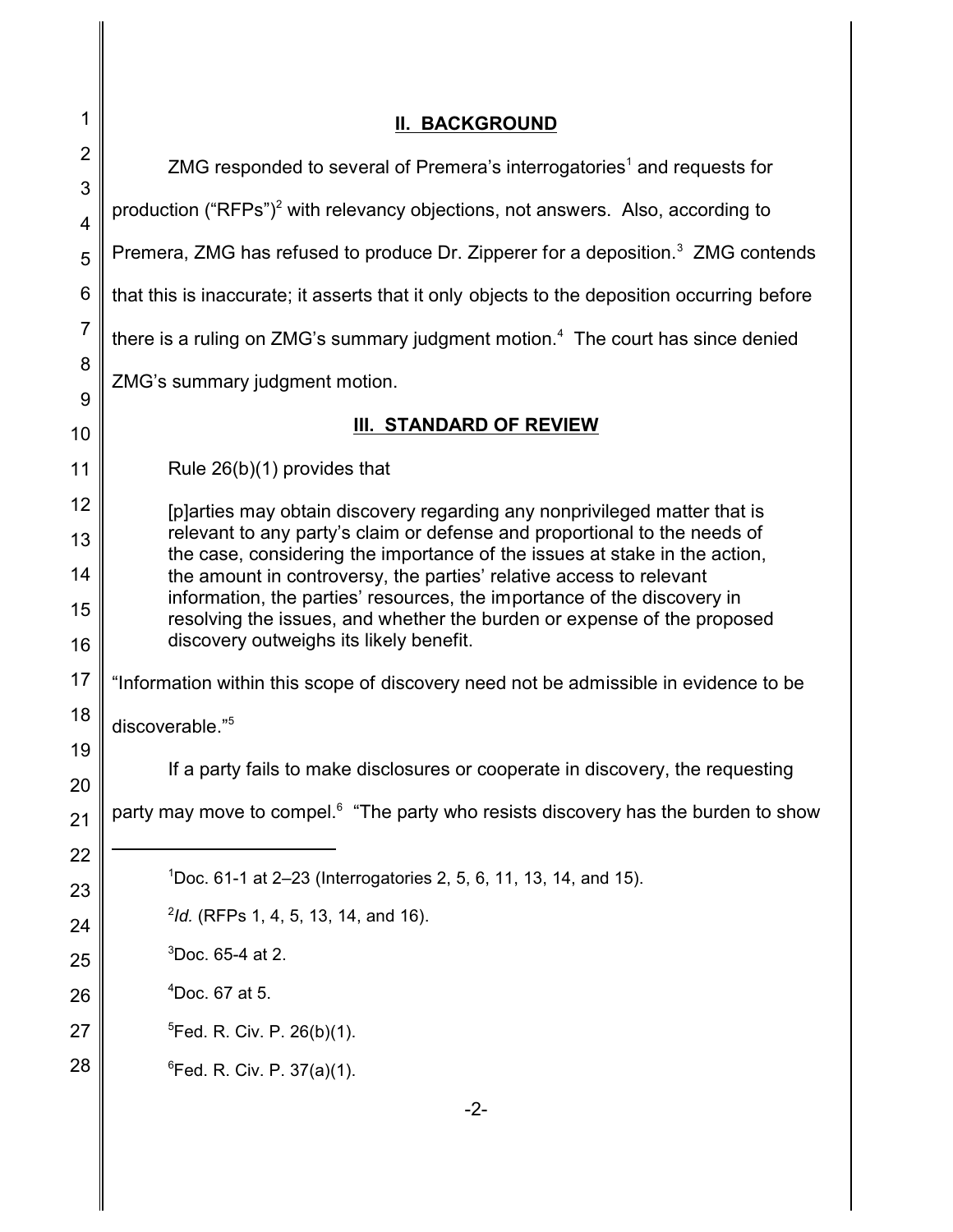that discovery should not be allowed, and has the burden of clarifying, explaining, and supporting its objections."7 "Broad discretion is vested in the trial court to permit or deny discovery[.]"<sup>8</sup>

## **IV. DISCUSSION**

## **A. Rule 37(d) Does Not Apply**

If the discovering party deems another party's discovery response to be inadequate, the party must move to compel an adequate response under Rule 37(a). "The sanctions that are available to a party that has prevailed on a motion to compel are limited to expenses, including reasonable attorney's fees, incurred in making the motion, unless the moving party already has secured a court order directing the discovery to be provided, and the party that was subject to that order has failed to comply."<sup>9</sup>

Rule 37(d) relates to a "Party's Failure to Attend Its Own Deposition, Serve Answers to Interrogatories, or Respond to a Request for Inspection." As its title indicates, the rule applies where a party takes no action whatsoever in response to properly-served discovery requests, including interrogatories and RFPs, or fails to appear for a properly-noticed deposition.<sup>10</sup> "In sharp contrast" to Rule 37(a), Rule 37(d) provides the moving party with "immediate access to a wide range of sanctions,

- *DIRECTV, Inc. v. Trone*, 209 F.R.D. 455, 458 (C.D. Cal. 2002).
- *Hallett v. Morgan*, 296 F.3d 732, 751 (9th Cir. 2002).
- 7 James Wm. Moore, *Moore's Federal Practice* § 37.03 (3d ed. 2017).  $^{10}$ Fed. R. Civ. P. 37(d)(1)(A).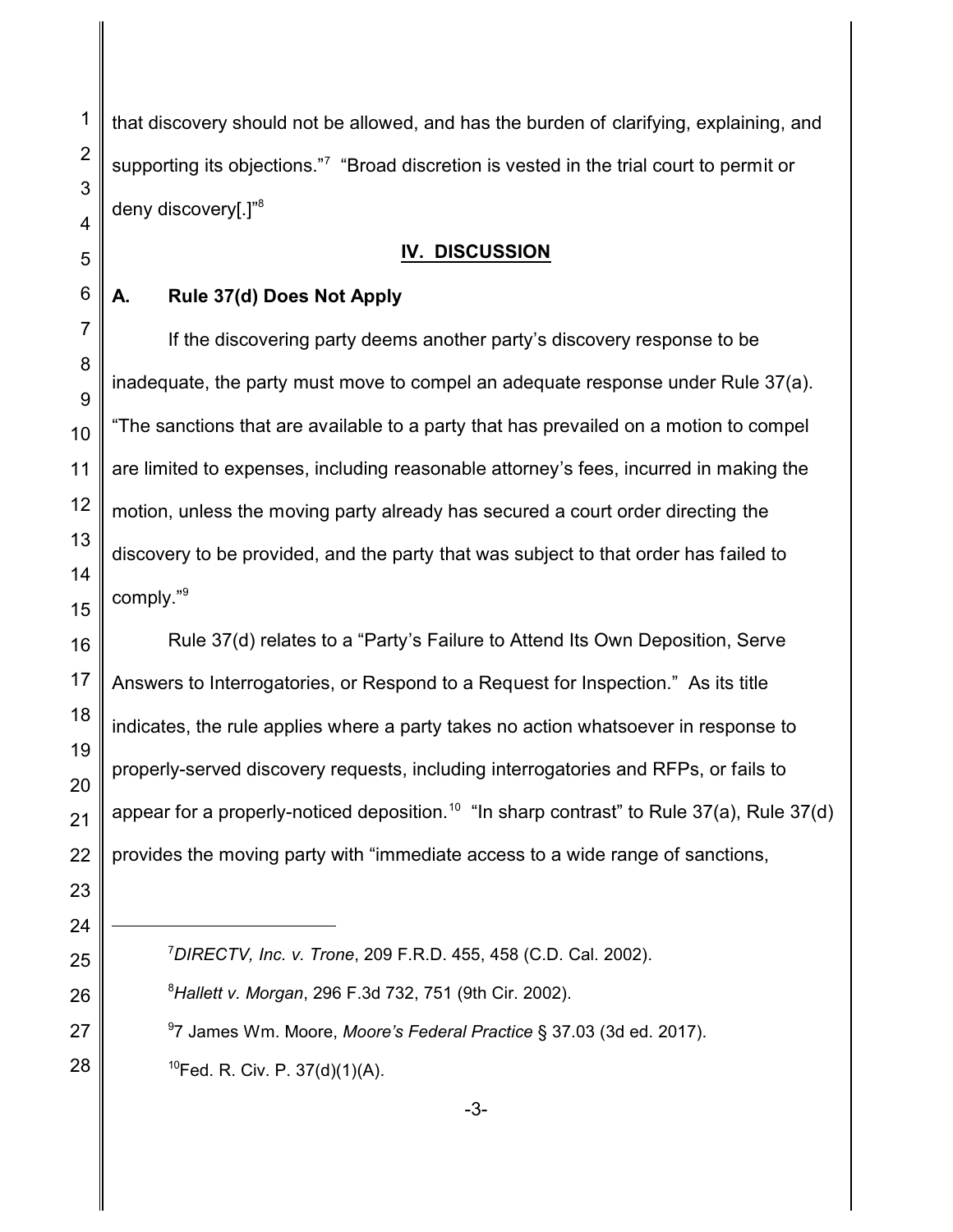provided that [the] party has attempted in good faith to secure a response through negotiations."<sup>11</sup> Premera's motion repeatedly cites Rule  $37(d)^{12}$  but, as ZMG points out, this rule

does not apply. With regard to Premera's written discovery requests, Premera incorrectly asserts that ZMG has refused to respond to the requests. The problem Premera seeks to remedy here is not ZMG's failure to respond. To the contrary, Premera is unsatisfied with certain responses because they contain objections instead of answers.<sup>13</sup> The Civil Rules allow a party to respond to a discovery request with an objection instead of an answer.<sup>14</sup> This practice does not amount to a failure to respond that triggers Rule  $37(d)$  sanctions.<sup>15</sup>

Rule 37(d) also does not apply with regard to Dr. Zipperer's deposition for two

reasons. First, Premera did not serve ZMG with a proper deposition notice. Premera

<sup>11</sup>7 James Wm. Moore, *Moore's Federal Practice* § 37.03 (3d ed. 2017).

<sup>13</sup>Premera appears to argue that ZMG's relevancy objections trigger Rule  $37(d)$ sanctions because they are boilerplate. Doc. 64 at 5 n.2 (citing *Pebble Ltd. P'ship v. Envtl. Prot. Agency*, No. 3:14-CV-0171-HRH, 2016 WL 4502373, at \*3 n.31 (D. Alaska May 5, 2016) ("[B]oiler-plate, generalized objections are inadequate and tantamount to not making any objection at all.") (citation omitted). ZMG's relevancy objections are not boilerplate. But even if they were, *Pebble* does not support Premera's argument because that case involved Rule 37(a), not 37(d). Indeed, Rule 37(a)(4) states that "an evasive or incomplete disclosure, answer, or response must be treated as a failure to disclose, answer, or respond" for purposes of Rule 37(a) only.

<sup>14</sup>*See* Fed. R. Civ. P. 33(b)(4); 34(b)(2)(C).

<sup>15</sup>*See* Fed. R. Civ. P. 37(d)(1)(A)(ii); 8B Charles Alan Wright & Arthur R. Miller, *Fed. Prac. & Proc. Civ.* § 2291 (3d ed. 1998) ("Only if a party wholly fails to respond to an entire set of interrogatories are sanctions under [Rule 37(d)] appropriate.").

 $12$ Doc. 64 at 4, 5, 7; doc. 68 at 3.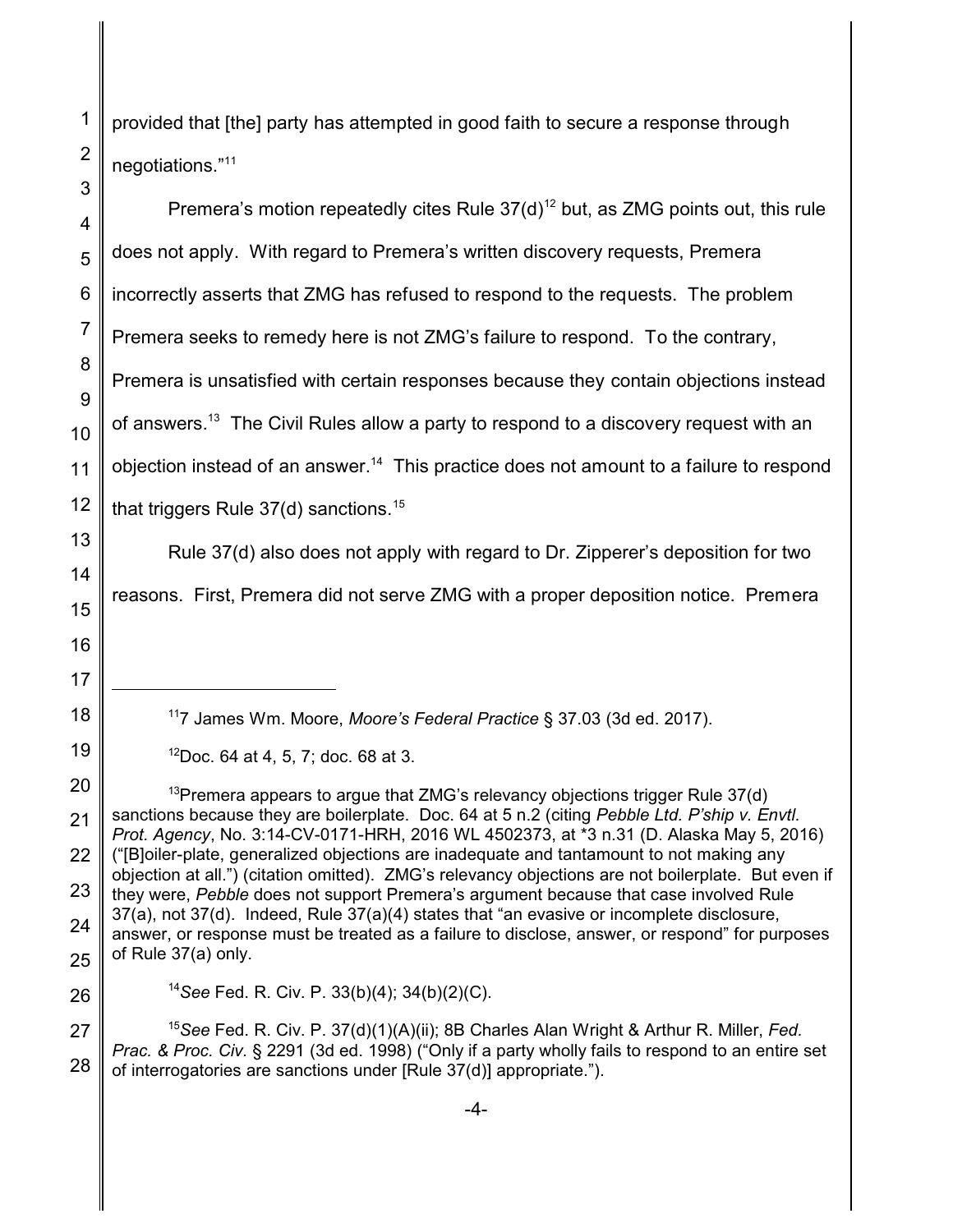states that it noticed Dr. Zipperer's deposition on December 29, 2016.<sup>16</sup> Unfortunately, Premera provides the court with only the cover letter that accompanied the notice and not the notice itself.<sup>17</sup> According to ZMG, the notice "provided the date of the deposition as 'January TBD.'"<sup>18</sup> The court accepts this characterization because Premera does not dispute it in reply. Because Premera's deposition notice fails to state the time of the deposition as required by Rule 30(b)(1), it is not a "proper notice" for purposes of Rule 37(d)(1)(A)(i). Second, Dr. Zipperer did not "fail to attend" his own deposition. "'[F]ailure to appear' for a deposition is strictly construed and Rule 37(d) sanctions apply only when a deponent literally fails to show up for a deposition session."<sup>19</sup> That did not happen here. The court will construe Premera's motion under Rule 37(a), not 37(d). **B. ZMG's Relevancy Objections to Premera's Written Discovery Requests**

Premera's motion does not list the specific relevancy objections that are at issue; it merely cites ZMG's discovery responses as a whole and states that ZMG "refused to respond to most of the discovery requests based on the claim that Premera's discovery requests are not relevant to the motion for summary judgment."<sup>20</sup> Premera's meet-andconfer letter, however, states that Premera is challenging ZMG's relevancy objections to

*Estrada v. Rowland*, 69 F.3d 405, 406 (9th Cir. 1995) (quoting *R.W. Int'l Corp. v. Welch Foods, Inc.*, 937 F.2d 11, 15 n.2 (1st Cir. 1991)).

 $^{20}$ Doc. 64 at 2.

Doc. 64 at 3.

Doc. 65-1 at 2-3.

Doc. 67 at 13.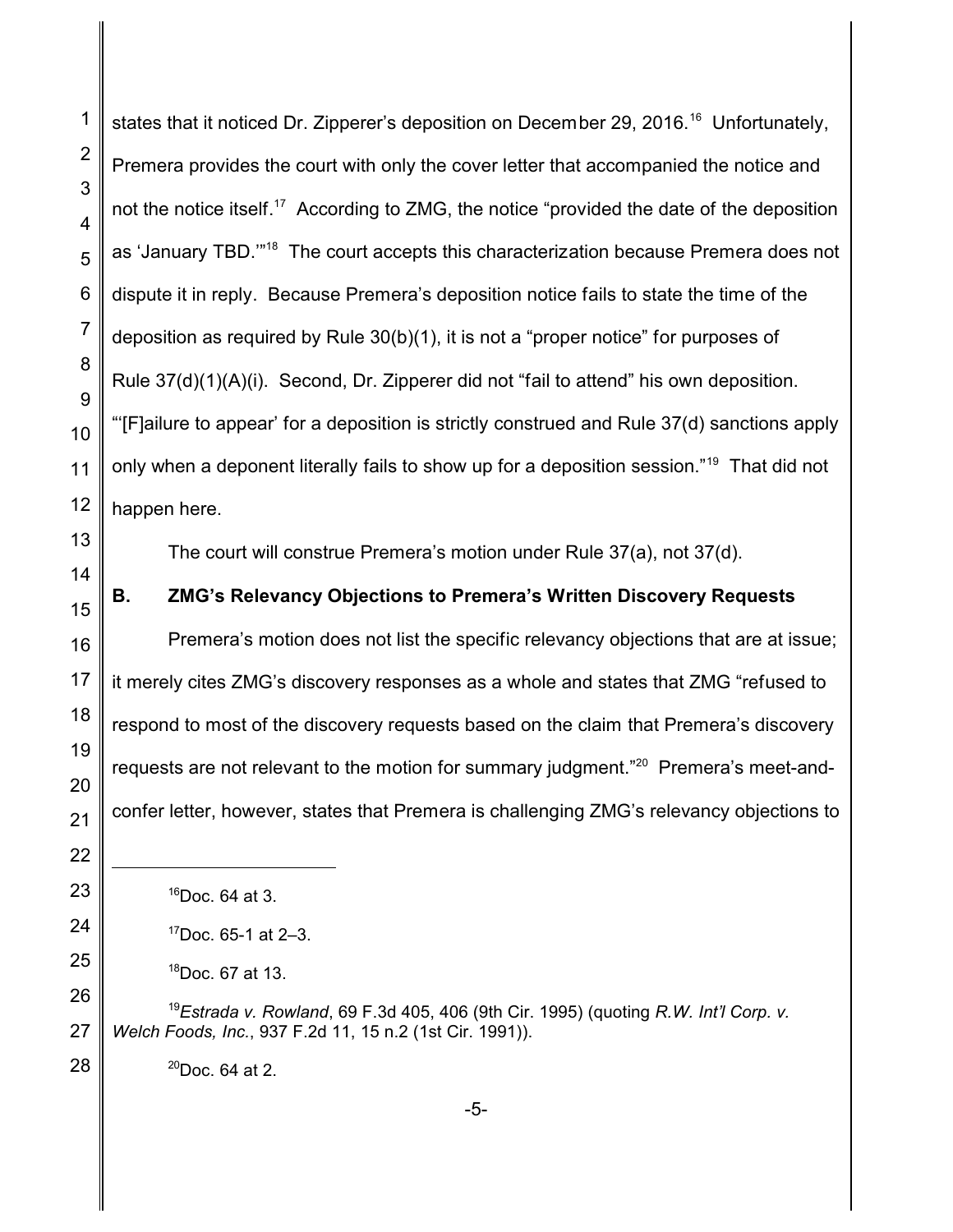seven interrogatories (2, 5, 6, 10, 13, 14, and 15) and nine RFPs (1, 4, 6, 9, 11, 13, 14, 15, and 16).<sup>21</sup> It appears that this list erroneously includes interrogatory 10 and RFPs 6, 9, and 11 because ZMG did not assert relevancy objections to those discovery requests. It also appears that the letter erroneously lists RFP 15 because ZMG produced documents in response to that request notwithstanding its relevancy objection.<sup>22</sup> The court will therefore construe Premera's motion as being directed toward ZMG's relevancy objections to interrogatories 2, 5, 6, 13, 14, and 15 and RFPs 1, 4, 13, 14, and 16.

**1. Interrogatories 2, 13, 14, and 15 and RFPs 1, 13, 14, and 16**

Interrogatory 2 and RFP 1 seek discovery regarding the identity of all persons who work for ZMG, including "any and all persons who left [ZMG] or were terminated by [ZMG], including the date of departure or termination, and the reason for the departure or termination."<sup>23</sup> Interrogatory 13 seeks information about (a) any "disciplinary hearings, proceedings, internal or external investigations, or lawsuits brought against" Dr. Zipperer; (b) any "fines imposed against Dr. Zipperer;" and (c) any time Dr. Zipperer has been suspended from the practice of medicine. $^{24}$  Interrogatory 14 and RFP 13

1

 $21$ Doc. 61-1 at 174. Presumably, these are the sixteen discovery responses that Premera references in its reply. Doc. 68 at 3–4 ("Notably, in sixteen (16) of his responses, Plaintiff objects to the discovery to the extent it 'seeks information that is not relevant to any party's claim or defense and proportional to the needs of the case and thus not discoverable pursuant to Fed. R. Civ. P. 26(b)(1).'").

 $22$ Doc. 61-1 at 19. Further, it does not appear that Premera met and conferred with ZMG regarding ZMG's relevancy objection to RFP 15. *See id.* at 175–76.

<sup>23</sup> *Id.* at 5.

<sup>24</sup> *Id.* at 16.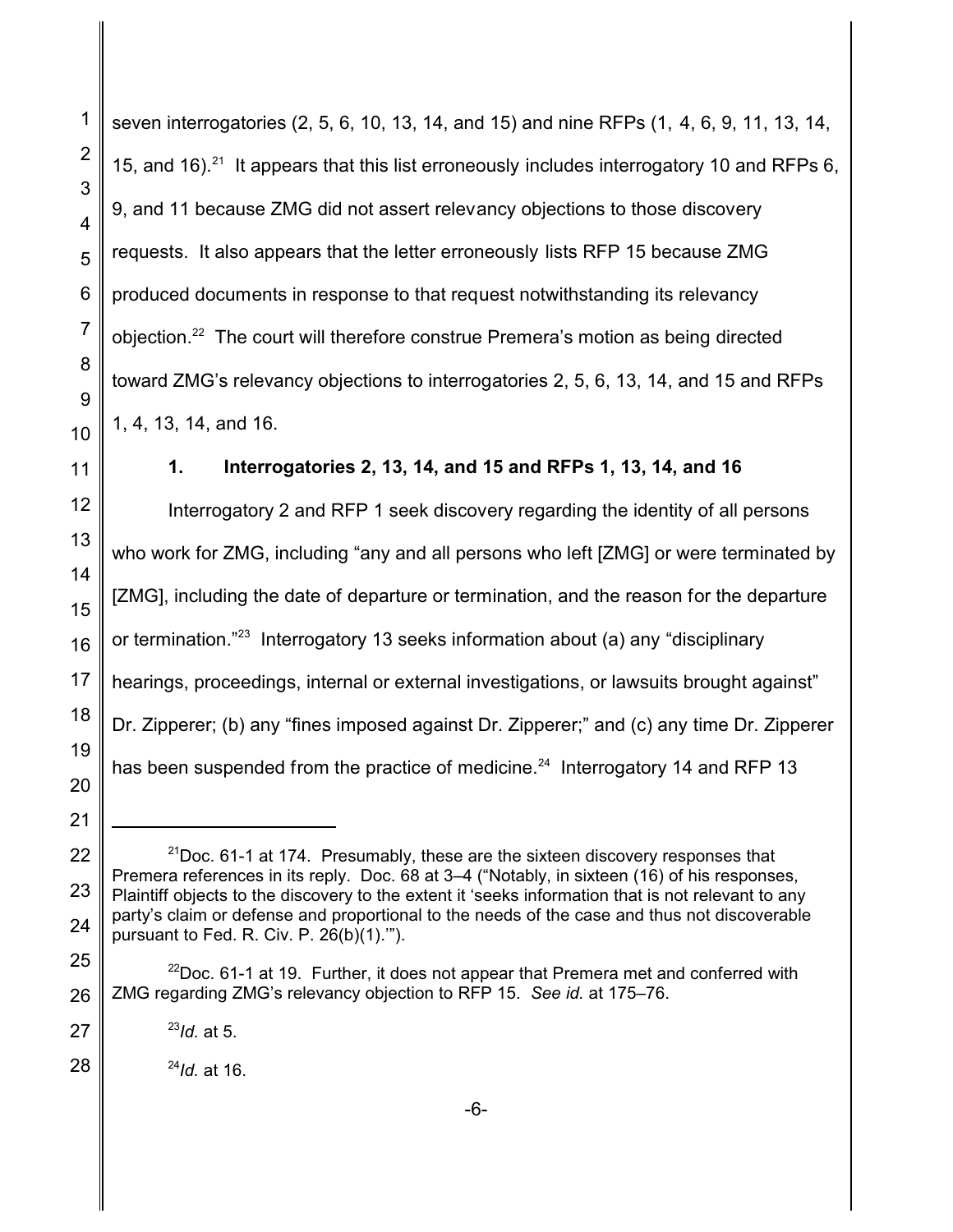seek discovery regarding "any and all audits, investigations, or lawsuits conducted by any person or entity, including but not limited to Blue Cross or the government such as the Federal Bureau of Investigation, in which ZMG, Dr. Zipperer, or any provider employed by ZMG were targets."<sup>25</sup> Interrogatory 15 and RFP 14 seek discovery regarding "any time in which [ZMG was] dropped from or not covered by Medicaid or Medicare as a provider and the circumstances as to why [ZMG was] dropped or not covered by Medicaid or Medicare."<sup>26</sup> And RFP 16 seeks documents that show that "the medical claims in dispute were medically necessary."<sup>27</sup>

Premera asserts that the information sought by these discovery requests is relevant to its defenses of unclean hands and bad faith.<sup>28</sup> In response, ZMG asserts generally that the discovery Premera seeks is "not within the scope of discovery permitted by Rule 26(b)(1)" because "[t]his lawsuit is to determine whether Premera violated the Alaska prompt pay law and HIPAA."<sup>29</sup> ZMG only addresses RFP 16 specifically, arguing that complying with that request would require ZMG to produce the "the entire medical record for every patient that received a service at issue in this litigation," which is a burden not proportional to the needs of the case. $^{\rm 30}$  Premera does not dispute ZMG's characterization of this burden in reply.

- *Id.* at 175.
- $^{29}$ Doc. 67 at 12.

Fed. R. Civ. P. 26(b)(1).

 *Id.* at 18. *Id. Id.* at 19.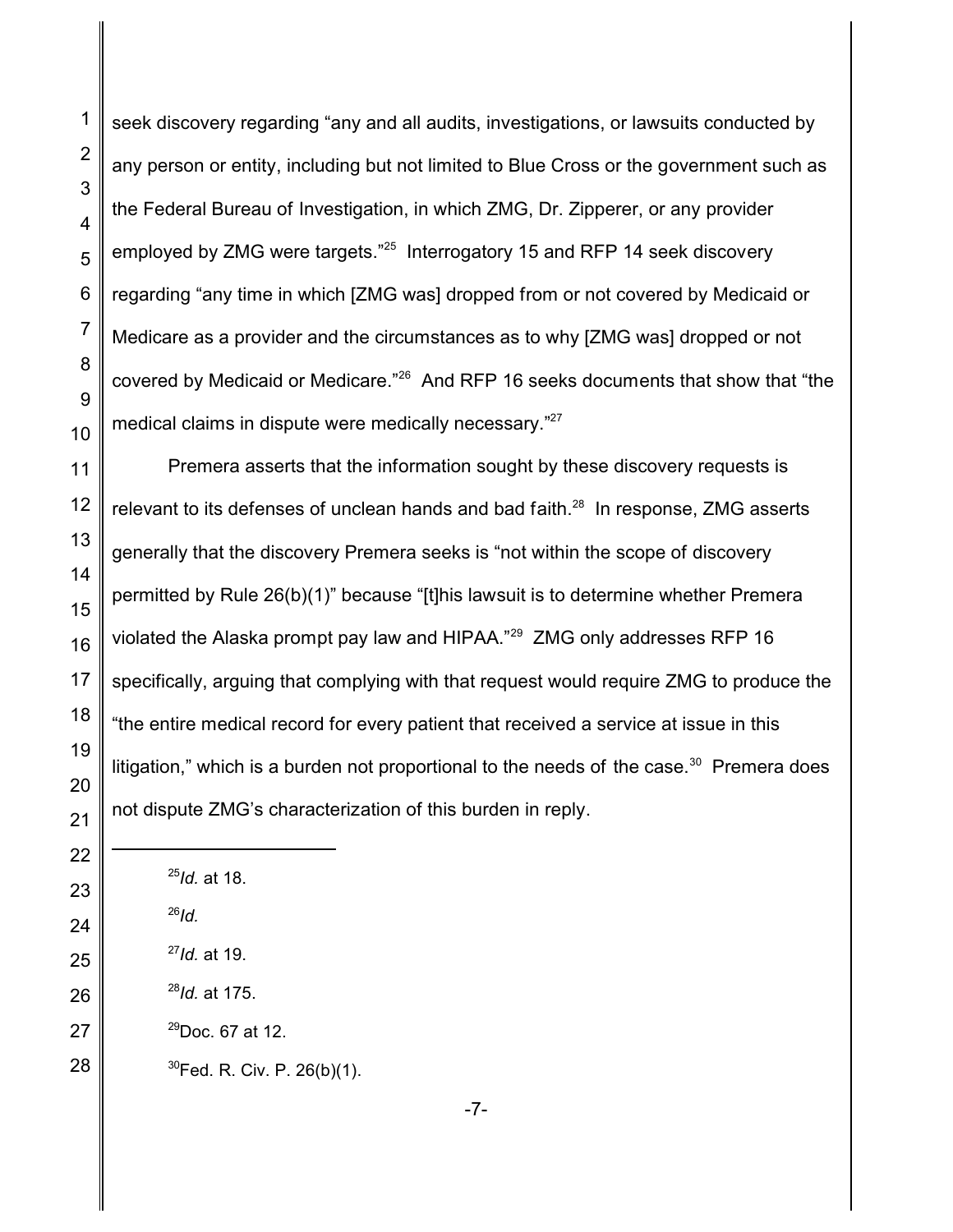ZMG has not explained why interrogatories 2, 13, 14, and 15 and RFPs 1, 13, and 14 seek information that is irrelevant to Premera's unclean hands and bad faith defenses or that is otherwise outside the scope of discovery. Premera's motion will be granted with regard to these discovery requests. The court agrees with ZMG, however, that RFP 16 seeks discovery that is not proportional to the needs of the case when considering the burden and expense of producing voluminous medical records.

## **2. Interrogatories 5 and 6 and RFP 4**

Interrogatory 5 and RFP 4 seek discovery regarding "any and all communications or documents between [ZMG] and any representative of ClaimCare."<sup>31</sup> Interrogatory 6 seeks discovery regarding "all communications or documents between [ZMG] and any representative of R&R Medical Billing Service."<sup>32</sup> Premera asserts that the information sought by these discovery requests is relevant to Premera's preparation of "an adequate defense to [ZMG's] allegations." $^{33}$ 

It appears to the court that even if these requests were relevant when Premera filed its motion, they are no longer relevant in light of the court's order denying ZMG's summary judgment motion. Premera's motion will be denied.

## **C. Dr. Zipperer's Deposition**

ZMG does not oppose Premera's request to depose Dr. Zipperer in principle. It opposes having such deposition take place before the court ruled on ZMG's summary

*Id.* at 10.

*Id.* at 176.

-8-

Doc. 61-1 at 9.